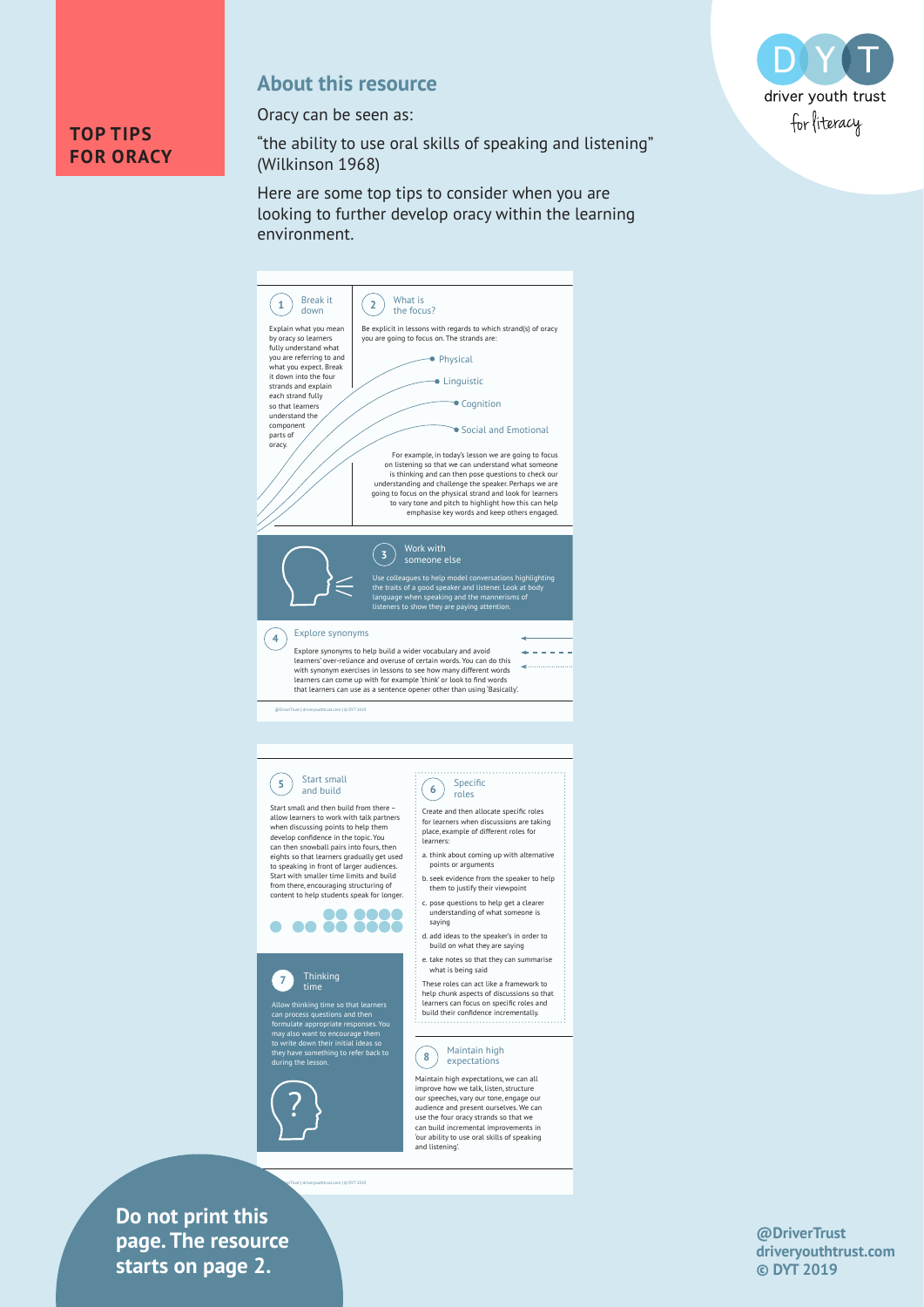# **1** Break it ( **2** down

Explain what you mean by oracy so learners fully understand what you are referring to and what you expect. Break it down into the four strands and explain each strand fully so that learners understand the component parts of oracy.



Be explicit in lessons with regards to which strand(s) of oracy you are going to focus on. The strands are:



**Social and Emotional** 

For example, in today's lesson we are going to focus on listening so that we can understand what someone is thinking and can then pose questions to check our understanding and challenge the speaker. Perhaps we are going to focus on the physical strand and look for learners to vary tone and pitch to highlight how this can help emphasise key words and keep others engaged.



# **<sup>3</sup>** Work with someone else

Use colleagues to help model conversations highlighting the traits of a good speaker and listener. Look at body language when speaking and the mannerisms of listeners to show they are paying attention.

### **<sup>4</sup>** Explore synonyms

Explore synonyms to help build a wider vocabulary and avoid learners' over-reliance and overuse of certain words. You can do this with synonym exercises in lessons to see how many different words learners can come up with for example 'think' or look to find words that learners can use as a sentence opener other than using 'Basically'.